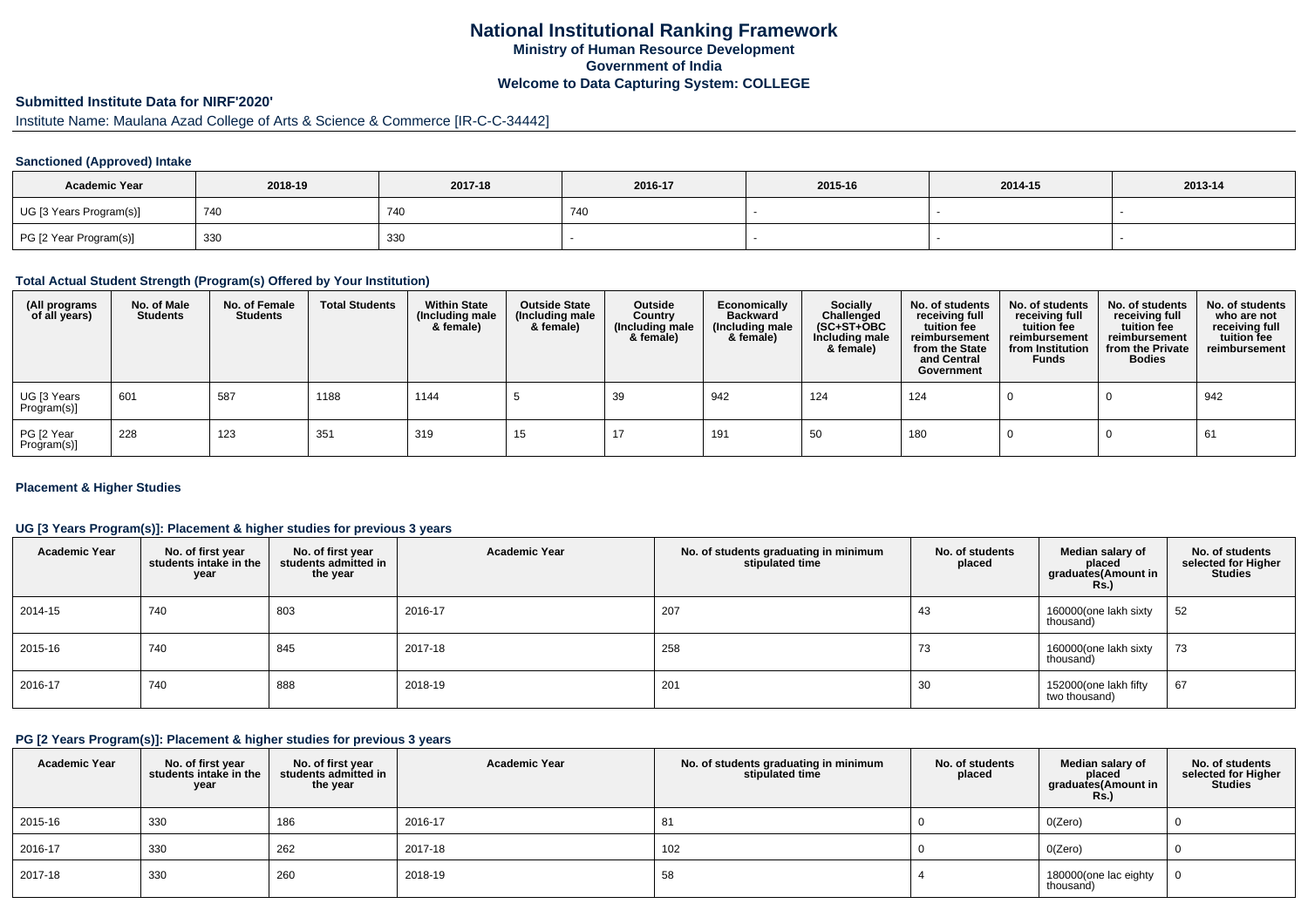## **Financial Resources: Utilised Amount for the Capital expenditure for previous 3 years**

| <b>Academic Year</b>                                                                                 | 2018-19                                                                    | 2017-18                                                  | 2016-17                                                               |  |  |  |  |  |  |  |  |
|------------------------------------------------------------------------------------------------------|----------------------------------------------------------------------------|----------------------------------------------------------|-----------------------------------------------------------------------|--|--|--|--|--|--|--|--|
|                                                                                                      | <b>Utilised Amount</b>                                                     | <b>Utilised Amount</b>                                   | <b>Utilised Amount</b>                                                |  |  |  |  |  |  |  |  |
| Annual Capital Expenditure on Academic Activities and Resources (excluding expenditure on buildings) |                                                                            |                                                          |                                                                       |  |  |  |  |  |  |  |  |
| 621965 (six lakh twentyone thousand nine hundred and sixty<br>Library<br>five)                       |                                                                            | 27178 (Twenty seven thousand one hundred seventy eight)  | 26843 (Twenty six thousand eight hundred fortythree)                  |  |  |  |  |  |  |  |  |
| New Equipment for Laboratories                                                                       | 888318 (eight lakh eighty eight thousand three hundred<br>eighteen)        | 31769 (Thirty one thousand seven hundred sixty nine)     | 233588 (Two lakh thirty three thousand five hundred eighty<br>eight   |  |  |  |  |  |  |  |  |
| Other expenditure on creation of Capital Assets (excluding<br>expenditure on Land and Building)      | 2176943 (twenty one lakh seventy six thousand nine hundred<br>forty three) | 103449 (One Lakh three thousand four hundred forty nine) | 138598 (One Lakh thirty eight thousand five hundred ninety<br>eight ) |  |  |  |  |  |  |  |  |

## **Financial Resources: Utilised Amount for the Operational expenditure for previous 3 years**

| <b>Academic Year</b>                                                                                                                                                                            | 2018-19                                                                                 | 2017-18                                                                          | 2016-17                                                                         |  |  |  |  |  |  |  |  |  |
|-------------------------------------------------------------------------------------------------------------------------------------------------------------------------------------------------|-----------------------------------------------------------------------------------------|----------------------------------------------------------------------------------|---------------------------------------------------------------------------------|--|--|--|--|--|--|--|--|--|
|                                                                                                                                                                                                 | <b>Utilised Amount</b>                                                                  | <b>Utilised Amount</b>                                                           | <b>Utilised Amount</b>                                                          |  |  |  |  |  |  |  |  |  |
| <b>Annual Operational Expenditure</b>                                                                                                                                                           |                                                                                         |                                                                                  |                                                                                 |  |  |  |  |  |  |  |  |  |
| Salaries (Teaching and Non Teaching staff)                                                                                                                                                      | 115075738 (eleven crore fifty lakh seventy five thousand seven<br>hundred thirty eight) | 94034699 (Nine crore forty lakh thirty four thousand six<br>hundred ninety nine) | 93169501 (Nine crore thirty one lakh seventy nine thousand<br>five hundred one) |  |  |  |  |  |  |  |  |  |
| Maintenance of Academic Infrastructure or consumables and<br>other running expenditures (excluding maintenance of hostels<br>and allied services, rent of the building, depreciation cost, etc) | 5144490 (fifty one lakh forty four thousand four hundred ninety                         | 74258 (Seventyfour thousand two hundred fifty eight)                             | 341559 (three lakh forty one thousand five hundred fifty nine)                  |  |  |  |  |  |  |  |  |  |
| Seminars/Conferences/Workshops                                                                                                                                                                  | 52090 (fifty two thousand ninety three)                                                 | 47000 (Forty seven thousand)                                                     | 0 (Zero)                                                                        |  |  |  |  |  |  |  |  |  |

## **PCS Facilities: Facilities of physically challenged students**

| 1. Do your institution buildings have Lifts/Ramps?                                                                                                        | Yes, more than 80% of the buildings |
|-----------------------------------------------------------------------------------------------------------------------------------------------------------|-------------------------------------|
| 2. Do your institution have provision for walking aids, includingwheelchairs and transportation from one building to another for<br>handicapped students? | Yes                                 |
| 3. Do your institution buildings have specially designed toilets for handicapped students?                                                                | Yes, more than 40% of the buildings |

#### **Awards Details**

| 1. 1. How many faculty member of your institution have received highly reputed national/international awards/recognition from central [<br>government agencies in the previous academic year 2018-19 |  |
|------------------------------------------------------------------------------------------------------------------------------------------------------------------------------------------------------|--|
| 2. How many students of your institution have won international awards in the previous academic year 2018-19                                                                                         |  |

## **Accreditation**

### **NAAC Accreditation**

| 1. Does your institute have a valid NAAC Accreditation? |            | YES                       |      |  |  |
|---------------------------------------------------------|------------|---------------------------|------|--|--|
| Valid from                                              |            | <b>CGPA</b><br>Valid upto |      |  |  |
| 14-09-2015                                              | 13-09-2020 |                           | 3.03 |  |  |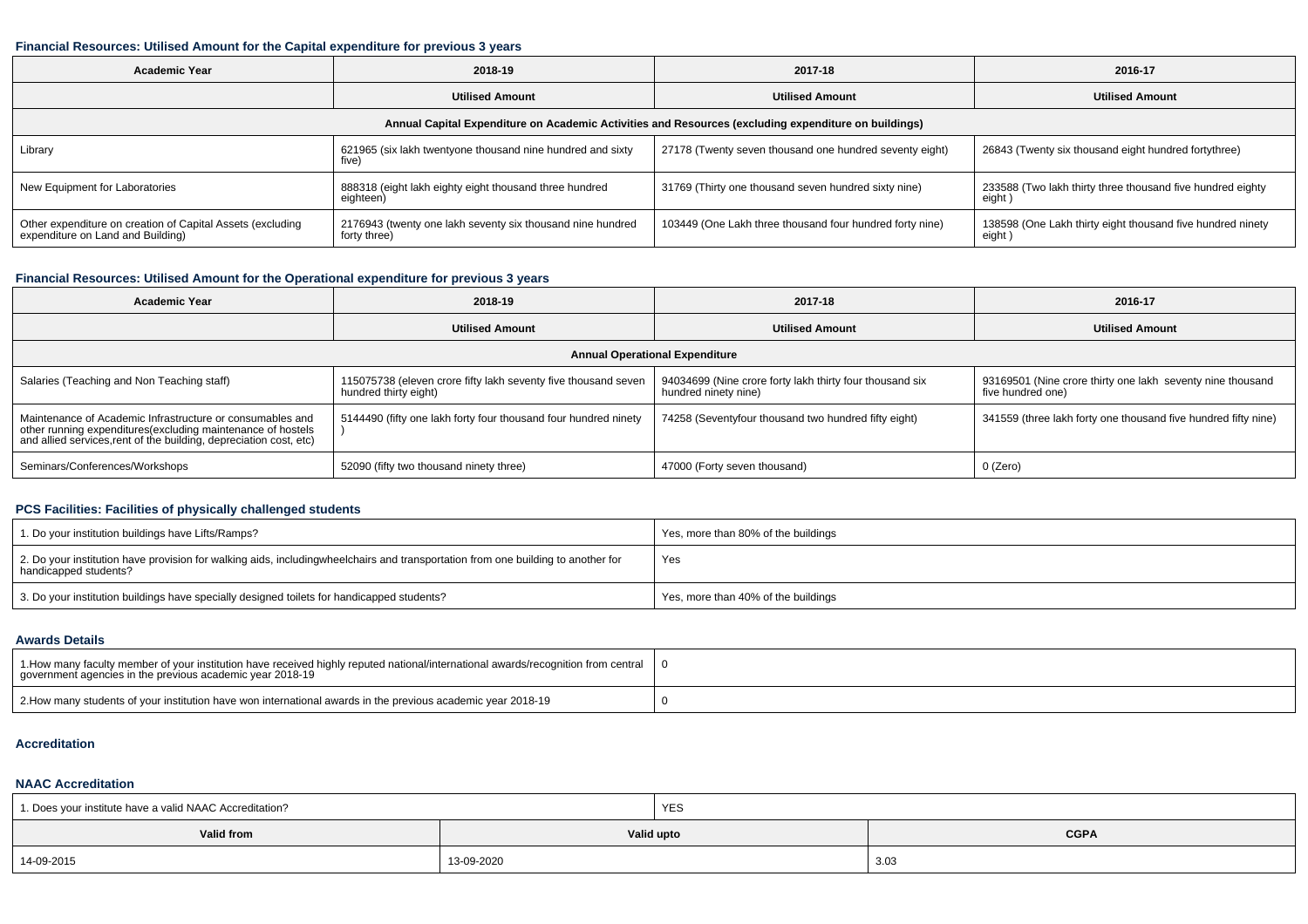## **Village Adoption**

Have your institute adopted any village under Unnat Bharat Scheme?

extending the contract of the contract of the contract of the contract of the contract of the contract of the contract of the contract of the contract of the contract of the contract of the contract of the contract of the

## **Faculty Details**

| Srno           | Name                                             | Age | Designation            | Gender | Qualification | <b>Experience (In</b><br>Months) | <b>Is Associated</b><br><b>Last Year</b> | Currently<br>working with<br>institution? | <b>Joining Date</b> | <b>Leaving Date</b>      | <b>Association type</b> |
|----------------|--------------------------------------------------|-----|------------------------|--------|---------------|----------------------------------|------------------------------------------|-------------------------------------------|---------------------|--------------------------|-------------------------|
| $\mathbf{1}$   | MAQDOOM<br><b>MOHIUDDIN</b><br><b>FAROOQUI</b>   | 53  | Professor              | Male   | Ph.D          | 330                              | Yes                                      | No                                        | 22-07-1991          | 02-05-2019               | Regular                 |
| $\overline{2}$ | <b>SHAIKH</b><br><b>KALEEMUDDIN</b>              | 37  | Assistant<br>Professor | Male   | Ph.D          | 101                              | Yes                                      | Yes                                       | 21-06-2011          | $\overline{\phantom{a}}$ | Regular                 |
| 3              | SHAIKH MUSAK<br><b>RAJJAK</b>                    | 36  | Assistant<br>Professor | Male   | Ph.D          | 116                              | Yes                                      | Yes                                       | 14-05-2009          | Ξ.                       | Regular                 |
| $\overline{4}$ | <b>APARNA</b><br><b>SARANG SARAF</b>             | 41  | Associate<br>Professor | Female | Ph.D          | 194                              | Yes                                      | Yes                                       | 26-10-2004          | $\ddot{\phantom{a}}$     | Regular                 |
| 5              | SAYYAD SULTAN<br><b>KASIM</b>                    | 49  | Associate<br>Professor | Male   | Ph.D          | 193                              | Yes                                      | Yes                                       | 12-12-2003          | $\overline{\phantom{a}}$ | Regular                 |
| 6              | <b>TULAPURKAR</b><br><b>SMITA</b>                | 58  | Associate<br>Professor | Female | Ph.D          | 437                              | Yes                                      | Yes                                       | 12-08-1983          | $\sim$                   | Regular                 |
| $\overline{7}$ | <b>MOHAMMED</b><br><b>MUKTAR</b>                 | 38  | Assistant<br>Professor | Male   | <b>SLET</b>   | 127                              | Yes                                      | Yes                                       | 30-05-2009          | $\sim$                   | Regular                 |
| 8              | <b>QUAZI SADAT</b><br><b>MOHIUDDIN</b>           | 59  | Associate<br>Professor | Male   | Ph.D          | 196                              | Yes                                      | Yes                                       | 23-09-2003          | ш.                       | Regular                 |
| 9              | <b>SHAIKH</b><br>JULFIKAR<br><b>DASTAGIR</b>     | 46  | Associate<br>Professor | Male   | Ph.D          | 196                              | Yes                                      | Yes                                       | 23-09-2003          | $\overline{\phantom{a}}$ | Regular                 |
| 10             | <b>QUADRI SHUJAT</b><br><b>HUSSAIN</b>           | 57  | Associate<br>Professor | Male   | Ph.D          | 351                              | Yes                                      | Yes                                       | 17-10-1990          | $\overline{a}$           | Regular                 |
| 11             | <b>SHAIKH</b><br>NAZNEEN<br>AKHTAR               | 41  | Lecturer               | Female | Ph.D          | 144                              | Yes                                      | Yes                                       | 31-08-2007          | $\sim$                   | Adhoc /<br>Contractual  |
| 12             | <b>MOHD</b><br>NAEEMULLAH                        | 42  | Lecturer               | Male   | M. Phil       | 144                              | Yes                                      | Yes                                       | 31-07-2007          | Ξ.                       | Adhoc /<br>Contractual  |
| 13             | AYESHA<br>SULTANA                                | 32  | Lecturer               | Female | M.Sc.         | 94                               | Yes                                      | Yes                                       | 30-09-2011          | $\sim$                   | Adhoc /<br>Contractual  |
| 14             | MOHD FAROOQ<br><b>MOHD UMAR</b>                  | 30  | Lecturer               | Male   | <b>MCA</b>    | 46                               | Yes                                      | Yes                                       | 30-09-2015          | $\overline{\phantom{a}}$ | Adhoc /<br>Contractual  |
| 15             | ANSARI ZARTAB                                    | 41  | Lecturer               | Male   | LLM           | 37                               | Yes                                      | Yes                                       | 30-06-2016          | $\sim$                   | Adhoc /<br>Contractual  |
| 16             | SHAIKH NUSHAD<br>ANJUM SHAIKH<br>BISMILLAH       | 31  | Lecturer               | Female | B.Ed          | 32                               | Yes                                      | Yes                                       | 30-11-2016          | --                       | Adhoc /<br>Contractual  |
| 17             | <b>SYED</b><br>EHTESHAMUDDI<br>N QUADRI          | 54  | Lecturer               | Male   | M. Phil       | 103                              | Yes                                      | Yes                                       | 31-12-2010          | --                       | Visiting                |
| 18             | <b>RAJAN</b><br><b>HARIBAHU</b><br><b>SHINDE</b> | 49  | Associate<br>Professor | Male   | <b>NET</b>    | 315                              | Yes                                      | Yes                                       | 06-10-1993          | $\overline{\phantom{a}}$ | Regular                 |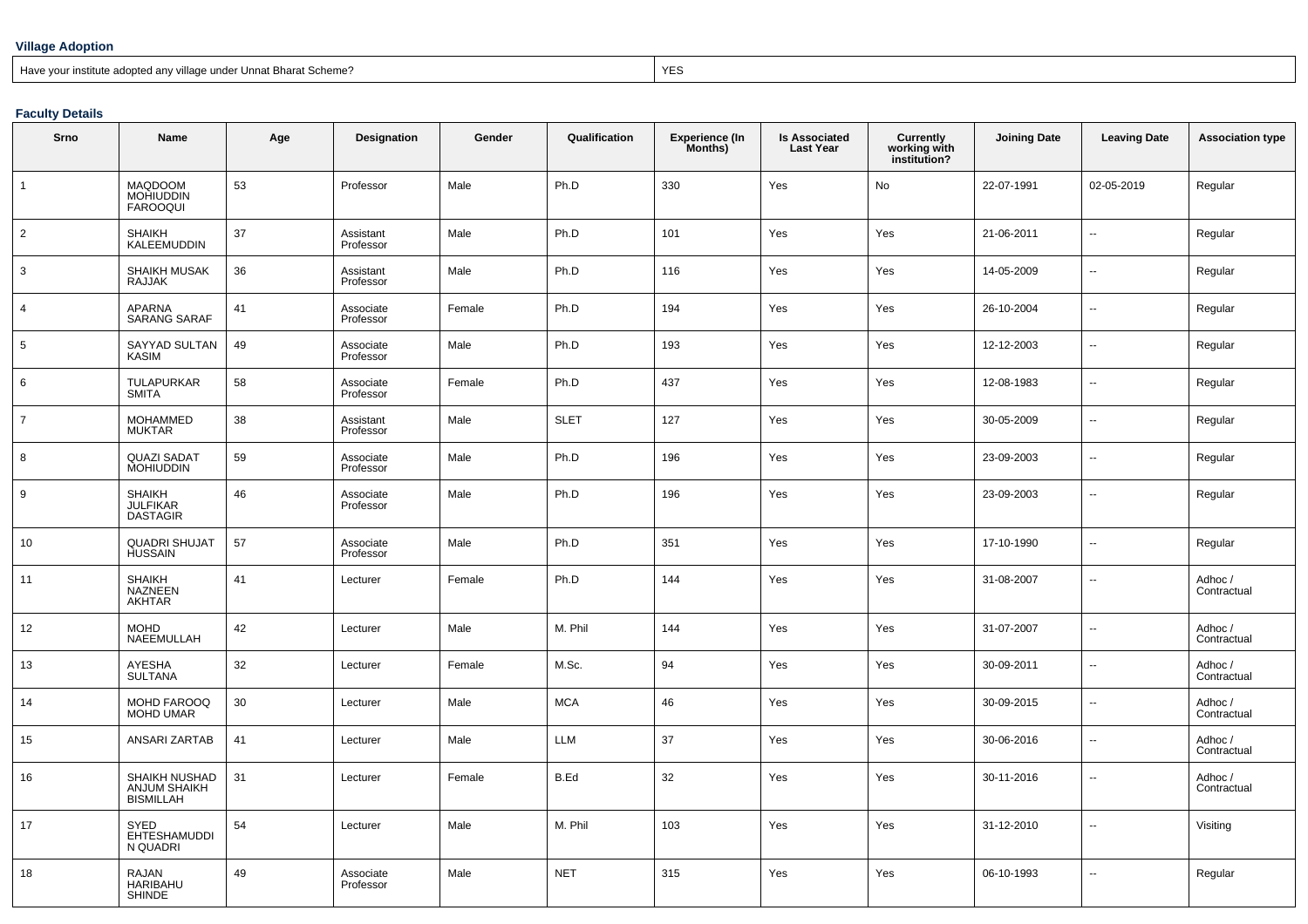| 19 | <b>ABDUL RAB</b>                                            | 39 | Assistant<br>Professor | Male   | <b>NET</b>              | 101 | Yes | Yes | 18-10-2010 | $\overline{\phantom{a}}$ | Regular                |
|----|-------------------------------------------------------------|----|------------------------|--------|-------------------------|-----|-----|-----|------------|--------------------------|------------------------|
| 20 | <b>MOHAMMED</b><br>RAZAULLAH<br>KHAN IC<br><b>PRINCIPAL</b> | 56 | Associate<br>Professor | Male   | Ph.D                    | 341 | Yes | Yes | 07-08-1991 | $\overline{\phantom{a}}$ | Regular                |
| 21 | PRASHANT<br><b>DEORAO</b><br><b>NETANKAR</b>                | 42 | Assistant<br>Professor | Male   | Ph.D                    | 232 | Yes | Yes | 19-09-2000 | $\overline{\phantom{a}}$ | Regular                |
| 22 | ANIS AHMED                                                  | 35 | Assistant<br>Professor | Male   | <b>NET</b>              | 111 | Yes | Yes | 18-10-2010 | $\overline{\phantom{a}}$ | Regular                |
| 23 | SADIKALI LATIF<br><b>SHAIKH</b>                             | 40 | Associate<br>Professor | Male   | Ph.D                    | 182 | Yes | Yes | 26-06-2004 | $\overline{\phantom{a}}$ | Regular                |
| 24 | <b>MAHEJABIN</b><br>NISAR AHMED<br>SAYYAD                   | 37 | Assistant<br>Professor | Female | <b>SLET</b>             | 128 | Yes | Yes | 14-05-2009 | $\overline{\phantom{a}}$ | Regular                |
| 25 | MOHD ABDUL<br><b>BARI</b>                                   | 55 | Associate<br>Professor | Male   | Ph.D                    | 348 | Yes | Yes | 12-09-1991 | --                       | Regular                |
| 26 | KHILLARE<br>CHETANKUMAR<br>BANAJI                           | 57 | Associate<br>Professor | Male   | Ph.D                    | 386 | Yes | Yes | 16-11-1987 | $\overline{\phantom{a}}$ | Regular                |
| 27 | AYESHA<br>MEHRAJ K                                          | 47 | Lecturer               | Female | M. Phil                 | 180 | Yes | Yes | 31-07-2004 | $\overline{\phantom{a}}$ | Adhoc /<br>Contractual |
| 28 | YOUSUF TALIB                                                | 35 | Lecturer               | Male   | M.Sc.(Microbiolog<br>y) | 145 | Yes | Yes | 31-07-2007 | $\overline{\phantom{a}}$ | Adhoc /<br>Contractual |
| 29 | SHAIKH ADIBA<br><b>SAHER</b>                                | 35 | Lecturer               | Female | Ph.D                    | 92  | Yes | Yes | 30-09-2011 | $\overline{\phantom{a}}$ | Adhoc /<br>Contractual |
| 30 | <b>MUSTANSIR EZZI</b>                                       | 41 | Lecturer               | Male   | M.COM                   | 45  | Yes | Yes | 30-09-2015 | $\overline{\phantom{a}}$ | Adhoc /<br>Contractual |
| 31 | <b>SHAIKH HIBA</b><br><b>ISMAL</b>                          | 27 | Lecturer               | Female | M.Sc.                   | 43  | Yes | No  | 30-09-2015 | 15-06-2019               | Adhoc /<br>Contractual |
| 32 | <b>PARWEZ</b><br>QURESHI                                    | 41 | Lecturer               | Male   | M.Sc.(Microbiolog<br>y) | 34  | Yes | Yes | 31-08-2016 | $\overline{\phantom{a}}$ | Adhoc /<br>Contractual |
| 33 | <b>SHAIKH</b><br>MUSSADDIQUE<br>AHMED                       | 25 | Lecturer               | Male   | M.Sc.                   | 12  | Yes | Yes | 30-06-2017 | $\overline{\phantom{a}}$ | Visiting               |
| 34 | <b>ZOHRA FATEMA</b>                                         | 35 | Lecturer               | Female | MSc(Mathematics)        | 103 | Yes | Yes | 31-12-2010 | $\overline{\phantom{a}}$ | Visiting               |
| 35 | <b>MRS FARHANA</b><br><b>KHAN</b>                           | 57 | Associate<br>Professor | Female | Ph.D                    | 365 | Yes | Yes | 14-08-1989 | $\overline{\phantom{a}}$ | Regular                |
| 36 | SHAIKH AFROZ<br><b>FATEMA SHAIKH</b><br><b>HABIB</b>        | 39 | Assistant<br>Professor | Female | Ph.D                    | 111 | Yes | Yes | 18-10-2010 | $\overline{\phantom{a}}$ | Regular                |
| 37 | <b>QUADRI SYED</b><br><b>MUJTABA</b>                        | 38 | Assistant<br>Professor | Male   | Ph.D                    | 128 | Yes | Yes | 14-05-2009 | $\sim$                   | Regular                |
| 38 | <b>IDREES</b><br><b>MOHAMMED</b><br><b>FAROOQUI</b>         | 60 | Assistant<br>Professor | Male   | Ph.D                    | 68  | Yes | No  | 05-01-1981 | 01-12-2018               | Regular                |
| 39 | MOHAMAD ASIF<br>SHAIKH                                      | 52 | Assistant<br>Professor | Male   | Ph.D                    | 139 | Yes | Yes | 16-06-2008 | ۰.                       | Regular                |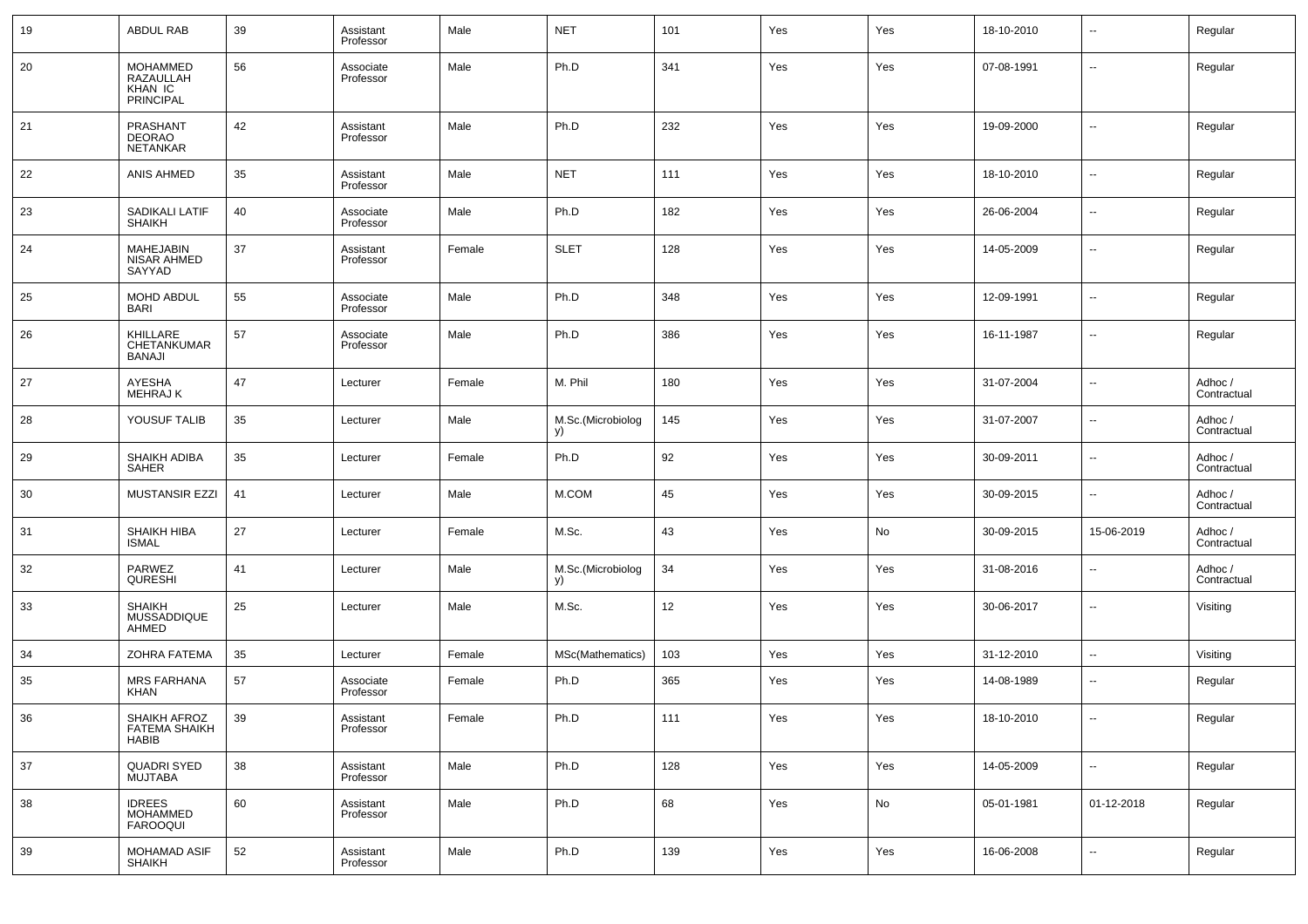| 40 | PATHAN AYUB<br><b>KHAN</b>                          | 59 | Associate<br>Professor | Male   | Ph.D        | 450 | Yes | Yes | 16-07-1982 | --                       | Regular                |
|----|-----------------------------------------------------|----|------------------------|--------|-------------|-----|-----|-----|------------|--------------------------|------------------------|
| 41 | BHATTACHARYA<br><b>ADITI</b><br><b>VISHWANATH</b>   | 53 | Associate<br>Professor | Female | Ph.D        | 377 | Yes | Yes | 01-08-1988 | --                       | Regular                |
| 42 | <b>MOHAMMED</b><br><b>RAFIUDDIN</b><br><b>NASER</b> | 53 | Assistant<br>Professor | Male   | Ph.D        | 331 | Yes | Yes | 15-06-1992 | ÷.                       | Regular                |
| 43 | <b>SHAIKH</b><br>TARANNUM<br><b>TANVEER</b>         | 39 | Assistant<br>Professor | Female | Ph.D        | 117 | Yes | Yes | 19-04-2010 | $\overline{\phantom{a}}$ | Regular                |
| 44 | <b>M A MALIK</b>                                    | 54 | Assistant<br>Professor | Male   | <b>SLET</b> | 128 | Yes | Yes | 14-05-2009 | --                       | Regular                |
| 45 | <b>SHAIKH IRFAN</b><br>AHMED                        | 41 | Lecturer               | Male   | M. Phil     | 186 | Yes | Yes | 31-07-2004 | --                       | Adhoc /<br>Contractual |
| 46 | NAZIYA HYDER<br><b>PATHAN</b>                       | 38 | Lecturer               | Female | M. Phil     | 142 | Yes | Yes | 31-08-2007 | $\overline{\phantom{a}}$ | Adhoc /<br>Contractual |
| 47 | SYED<br><b>RAHIMUODDIN</b>                          | 33 | Lecturer               | Male   | <b>MBA</b>  | 70  | Yes | Yes | 31-08-2013 | --                       | Adhoc /<br>Contractual |
| 48 | <b>FAROOQUI</b><br>SAMREEN<br><b>FATEMA</b>         | 26 | Lecturer               | Female | Ph.D        | 45  | Yes | Yes | 30-09-2015 | --                       | Adhoc /<br>Contractual |
| 49 | <b>RESHMA</b><br><b>JAWERIA</b>                     | 33 | Lecturer               | Female | Ph.D        | 37  | Yes | Yes | 30-06-2016 | $\overline{\phantom{a}}$ | Adhoc /<br>Contractual |
| 50 | QUAZI<br><b>SAIFUDDIN</b>                           | 28 | Lecturer               | Male   | M.Sc.       | 37  | Yes | Yes | 30-06-2016 | $\overline{\phantom{a}}$ | Adhoc /<br>Contractual |
| 51 | SHAIKH ASMA<br><b>PARWEEN</b>                       | 37 | Lecturer               | Female | M.Sc.       | 103 | Yes | Yes | 31-12-2010 | $\overline{a}$           | Visiting               |
| 52 | <b>HASEEB AHMED</b>                                 | 57 | Associate<br>Professor | Male   | Ph.D        | 216 | Yes | Yes | 18-01-2002 | $\overline{\phantom{a}}$ | Regular                |
| 53 | <b>QUAZI NAWEED</b><br>AHMED SIDDIQUI               | 47 | Assistant<br>Professor | Male   | Ph.D        | 117 | Yes | Yes | 19-04-2010 | $\overline{a}$           | Regular                |
| 54 | <b>SHAHELA</b><br>YASMEEN                           | 48 | Assistant<br>Professor | Female | Ph.D        | 128 | Yes | Yes | 14-05-2009 | $\overline{\phantom{a}}$ | Regular                |
| 55 | PATHAN MOHD<br>ARIF ALI KHAN                        | 47 | Associate<br>Professor | Male   | Ph.D        | 294 | Yes | Yes | 04-07-1995 | $\overline{\phantom{a}}$ | Regular                |
| 56 | <b>SYED UMMUL</b><br><b>KHAIR ASEMA</b>             | 41 | Assistant<br>Professor | Female | Ph.D        | 128 | Yes | Yes | 14-05-2009 | $\overline{a}$           | Regular                |
| 57 | JIYAULLAA KHAN                                      | 60 | Associate<br>Professor | Male   | Ph.D        | 402 | Yes | No  | 01-07-1986 | 31-07-2019               | Regular                |
| 58 | SAHASRABUDHE<br><b>MADHURI</b><br><b>MANIKRAO</b>   | 53 | Assistant<br>Professor | Female | Ph.D        | 182 | Yes | Yes | 31-07-2004 | $\sim$                   | Regular                |
| 59 | ASHFAQUE<br><b>MEHBOOB KHAN</b>                     | 41 | Assistant<br>Professor | Male   | Ph.D        | 101 | Yes | Yes | 18-10-2010 | Ξ.                       | Regular                |
| 60 | SYED<br>ATHERUDDIN<br>QUADRI                        | 52 | Assistant<br>Professor | Male   | Ph.D        | 317 | Yes | Yes | 16-08-1993 | Ξ.                       | Regular                |
| 61 | <b>HASVI KHAIRUL</b><br>MAKEEN                      | 56 | Lecturer               | Male   | Ph.D        | 105 | Yes | Yes | 01-09-2008 | $\overline{\phantom{a}}$ | Adhoc /<br>Contractual |